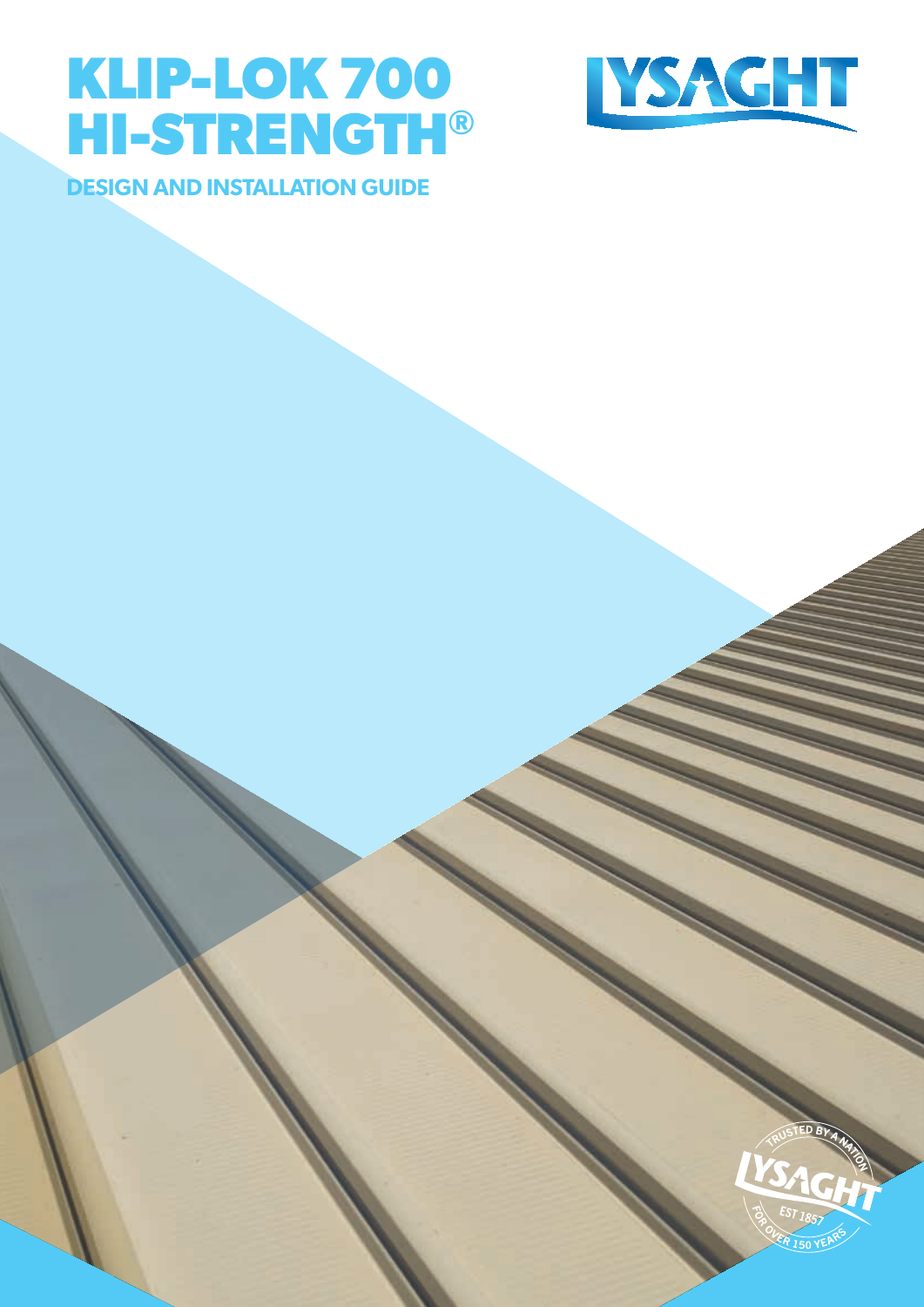# **LYSAGHT KLIP-LOK 700 HI-STRENGTH®**

Visually, a bold rib makes a strong statement rising from the flat pans. Thermal expansion of long, straight runs are achievable, and with no exposed fasteners, the long, straight lines of KLIP-LOK 700 HI-STRENGTH® (KL-700HS) remain clean and smooth.

At the heart of our system is our fixing clip, which can be laid in place and fixed simpler and faster than ever before. This is because the KLIP-LOK 700 HI-STRENGTH® clip is fixed with hex. Head screws, which are easier to drive. The clip also gives roofers the ability to accommodate up to 100mm of insulation.

KLIP-LOK 700 HI-STRENGTH® is available in rolled-on-site lengths. Our mobile on-site rollformer means extra long lengths of KLIP-LOK 700 HI-STRENGTH® can be made on-site and looks fantastic and also eliminates expansion joints. Longitudinal fluting manufactured from the mobile rollformer. Its availability is subject to enquiry.



# **MATERIAL SPECIFICATIONS**

Next generation ZINCALUME® aluminium/zinc/magnesium alloy coated steel complies with AS 1397:2011 G550, AM125 (550 MPa minimum yield stress,  $125g/m^2$  minimum coating mass).

COLORBOND® is pre-painted steel for exterior roofing and walling. It is the most widely used. The painting complies with AS/NZS 2728:2013 and the steel base is an aluminium/zinc alloy-coated steel complying with AS 1397:2011. Minimum yield strengths is G550 (550 MPa). Minimum coating mass is AM100 (100g/m2 ).

COLORBOND® Metallic is pre-painted steel for superior aesthetic qualities displaying a metallic sheen.

COLORBOND® Ultra is pre-painted steel for severe coastal or industrial environments (generally within about 100-200 metres of the source). The painting complies with AS/NZS 2728:2013 and the steel base is an aluminium/zinc alloy-coated steel complying with AS 1397:2011. Minimum coating mass is AM150 (150g/m2 ).

SUPERDURA™ Stainless steel is a pre-painted steel and is used for severe and coastal environments. The painting complies with AS/NZS 2728:2013 and the steel base is a stainless steel complying with AISI/ASTM Type 430; UNS No. S43000.

# **MATERIAL AND COLOUR AVAILABILITY**

For local availability of KLIP-LOK 700 HI-STRENGTH® in the base metal thicknesses or the large range of available finishes (from plain ZINCALUME® steel to COLORBOND® pre-painted steel), contact your nearest Lysaght service centre.

For the local availability of colours for KLIP-LOK 700 HI-STRENGTH® please enquire at your nearest Lysaght service centre.

# **COLORBOND® STEEL WITH THERMATECH® TECHNOLOGY**

THERMATECH® solar reflectance technology is now included in the standard COLORBOND® steel palette. COLORBOND® steel with THERMATECH® technology reflects more of the sun's heat, allowing both roofs and buildings stay cooler in summer. In moderate to hot climates, compared to roofing materials of similar colour with low solar reflectance, COLORBOND® steel with THERMATECH® can reduce annual cooling and energy consumption by up to 20%.

#### **LENGTHS**

Mobile rollformed sheets are custom cut on-site. Factory sheets cut to order.

#### **MASSES**

|                              | BMT (mm) | kg/m | kg/m <sup>2</sup> | $m^2/t$ |
|------------------------------|----------|------|-------------------|---------|
| 7INCAIUMF <sup>®</sup> steel | 0.42     | 323  | 4.61              | 21/     |
| COI ORBOND® steel            | 0.42     | 326  | 4 65              | 215     |
| 7INCALUME <sup>®</sup> steel | 0.48     | 3.67 | 5 24              | 191     |
| COI ORBOND® steel            | O 48     | 3 70 | 528               | 189     |
|                              |          |      |                   |         |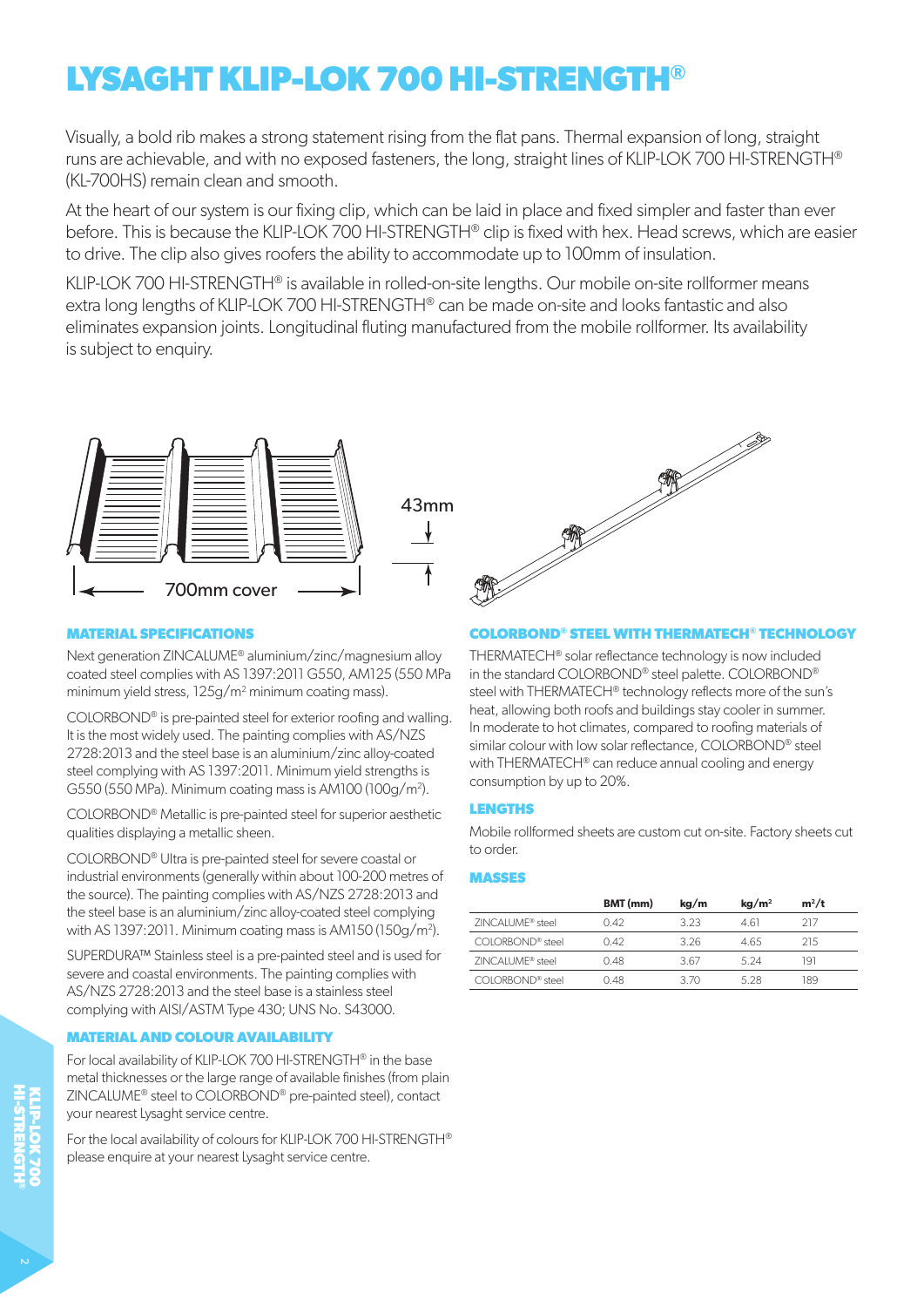#### **TOLERANCES**

Length: + 0mm, – 15mm; Width: + 4mm, – 4mm

Make allowance for thermal expansion or contraction for long length roofs at sheeting ends.

The equation  $\Delta L = \alpha \times \Delta T \times L$  gives an indication of the sheeting extent or contraction (ΔL).

 $\alpha$  = 12 x 10<sup>-6</sup> (coefficient of linear expansion for steel)

 $\Delta T$  = temperature change in  $^{\circ}C$ 

 $L =$  sheet length in mm

# **MAXIMUM SUPPORT SPACINGS**

The maximum recommended support spacings are based on testing in accordance with AS 1562.1-1992, AS 4040.0-1992 and AS 4040.1-1992.

Roof spans consider both resistance to wind pressure and light roof traffic (traffic arising from incidental maintenance).

Wall spans consider resistance to wind pressure only.

The pressure considered is based on buildings up to 10m high in Region B, Terrain Category 3,  $M_{\textrm{s}}$ =0.85, M<sub>i</sub>=1.0, M<sub>t</sub>=1.0 with the following assumptions made:

### **ROOFS:**

 $C_{pi}$  =+0.20,  $C_{pe}$  =-0.90, K<sub>1</sub>=2.0 for single and end spans,  $K$ =1.5 for internal spans.

#### **WALLS:**

 $C_{pi}$ =0.20,  $C_{pe}$ =-0.65, K<sub>l</sub>=2.0 for single and end spans,  $K=1.5$  for internal spans.

These spacings may vary by serviceability and strength limit states for particular projects.

## **MAXIMUM SUPPORT SPACINGS (MM)**

|                            | <b>BMT</b> |                    |
|----------------------------|------------|--------------------|
| <b>Type of Span</b>        | $0.42$ mm  | 0.48 <sub>mm</sub> |
| <b>Roofs</b>               |            |                    |
| Single span                | 1650       | 2050               |
| End span                   | 1750       | 2350               |
| Internal span              | 2200       | 2800               |
| Unstiffened eaves overhang | 150        | 200                |
| Stiffened eaves overhang   | 450        | 500                |
| <b>Walls</b>               |            |                    |
| Single span                | 2600       | 3000               |
| End span                   | 3000#      | 3000#              |
| Internal span              | 3000#      | 3000#              |
| Overhang                   | 150        | 200                |

For roofs: the data are based on foot-traffic loading.

For walls: the data are based on pressures for transverse fluted material.

Table data are based on supports of 1mm BMT. Refer to the TOPSPAN® Design and Installation Guide and Selection Tables for support thickness less than 1.0 mm BMT, or seek advice from our information line.

# Spans in excess of 3000mm may be available subject to enquiry. Wall applications or long spans require particular attention to installation practice.

#### **SPAN TYPES**



#### **MAXIMUM ROOF LENGTHS FOR DRAINAGE MEASURED FROM RIDGE TO GUTTER**

Penetrations will alter the flow of water on a roof. For assistance in design of roofs with penetrations, please seek advice from our information line.

#### **LIMIT STATES WIND PRESSURES**

KLIP-LOK 700 HI-STRENGTH® offers the full benefits of the latest methods for modelling wind pressures. The wind pressure capacity table is determined by full scale tests conducted at Lysaght's NATAregistered testing laboratory, using the direct-pressure testing rig.

Testing was conducted in accordance with AS 1562.1:1992 Design and Installation of Sheet Roof and Wall Cladding—Metal, and AS 4040.2:1992 Resistance to Wind Pressure for Non-cyclonic Regions.

The pressure capacities for serviceability are based on a deflection limit of (span/120) + (maximum fastener pitch/30).

The pressure capacities for strength have been determined by testing the cladding to failure (ultimate capacity). These pressures are applicable when the cladding is fixed to a minimum of 1.0mm, G550 steel. For material less than 1.0mm thick, refer to the TOPSPAN® Design and Installation Guide and Selection Tables, or seek advice from our information line.

# **ADVERSE CONDITIONS**

If this product is to be used in marine, severe industrial, or unusually corrosive environments, ask for advice from our information line.

# **MAXIMUM ROOF LENGTHS FOR DRAINABLE MEASURED FROM RIDGE TO GUTTER (M)**

| <b>Peak Rainfall Intensity</b> | <b>Roof Slopes (degrees)</b> |     |     |     |     |     |  |  |
|--------------------------------|------------------------------|-----|-----|-----|-----|-----|--|--|
| (mm/hr)                        |                              | 2   | 3   | 5   | 7.5 | 10  |  |  |
| 100                            | 344                          | 428 | 502 | 624 | 745 | 856 |  |  |
| 150                            | 229                          | 285 | 334 | 416 | 496 | 571 |  |  |
| 200                            | 172                          | 214 | 251 | 312 | 372 | 428 |  |  |
| 250                            | 137                          | 171 | 201 | 250 | 298 | 342 |  |  |
| 300                            | 115                          | 143 | 167 | 208 | 248 | 285 |  |  |
| 400                            | 86                           | 107 | 125 | 156 | 186 | 214 |  |  |
| 500                            | 69                           | 86  | 100 | 125 | 149 | 171 |  |  |

### **MINIMUM ROOF PITCH**

Our unique anti-capillary side-lap allows you to use KLIP-LOK 700 HI-STRENGTH<sup>®</sup> on roof pitches from as low as 1° (1 in 50) for 0.48 and 2° for 0.42 BMT.

#### **NON-CYCLONIC AREAS**

The information in this brochure is suitable for use only in areas where a tropical cyclone is

unlikely to occur as defined in AS 1170.2:2002.

For information on the use of LYSAGHT® products in cyclonic conditions, refer to the Cyclonic Area Design Manual which is available on our website: Roofing & Walling Profiles walling Profiles www.lysaght.com.

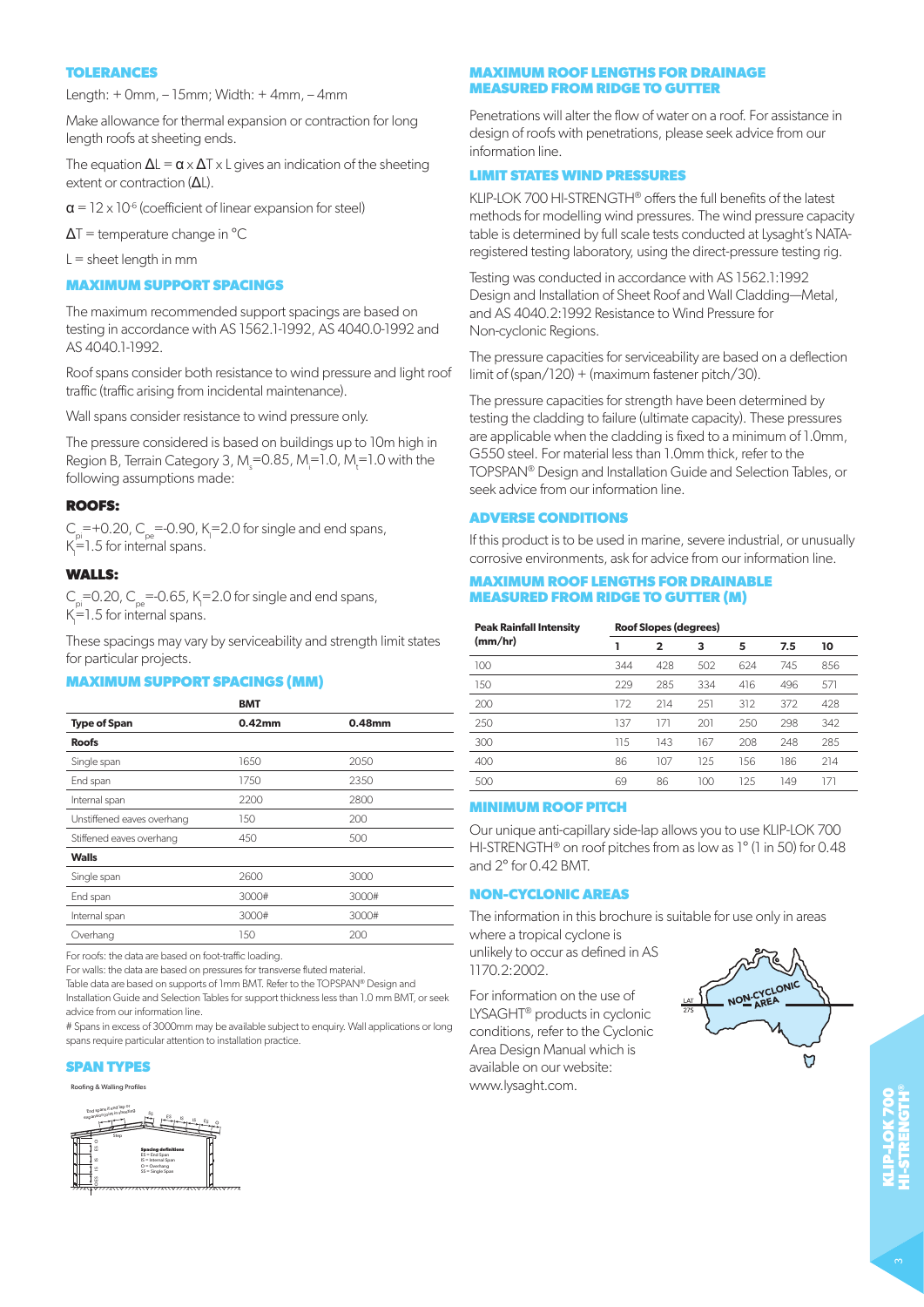# **KLIP-LOK 700 HI-STRENGTH® (TRANSVERSE FLUTES) LIMIT STATE WIND PRESSURE CAPACITIES (KPA) 0.42 BMT**

| <b>Span Type</b> | <b>Limit State</b> | Span (mm) |      |      |      |      |      |      |      |
|------------------|--------------------|-----------|------|------|------|------|------|------|------|
|                  |                    | 900       | 1200 | 1500 | 1800 | 2100 | 2400 | 2700 | 3000 |
| Single           | Serviceability     | 3.08      | 2.53 | 2.00 | 1.53 | 1.15 | 0.86 | 0.65 | 0.49 |
|                  | Strength*          | 4.95      | 4.15 | 3.50 | 2.85 | 2.30 | 1.85 | 1.55 | 1.30 |
| End              | Serviceability     | 3.05      | 2.73 | 2.40 | 2.02 | 1.64 | 1.32 | 1.07 | 0.91 |
|                  | Strength*          | 5.55      | 4.30 | 3.35 | 2.75 | 2.55 | 2.40 | 2.20 | 1.85 |
| Internal         | Serviceability     | 2.90      | 2.64 | 2.39 | 2.16 | .94  | 1.74 | 1.55 | 1.38 |
|                  | Strength*          | 5.40      | 4.60 | 3.90 | 3.25 | 2.75 | 2.40 | 2.20 | 2.00 |

# **KLIP-LOK 700 HI-STRENGTH® (TRANSVERSE FLUTES) LIMIT STATE WIND PRESSURE CAPACITIES (KPA) 0.48 BMT**

| <b>Span Type</b> | <b>Limit State</b> | Span (mm) |      |      |      |             |      |      |      |
|------------------|--------------------|-----------|------|------|------|-------------|------|------|------|
|                  |                    | 900       | 1200 | 1500 | 1800 | 2100        | 2400 | 2700 | 3000 |
| Single           | Serviceability     | 4.22      | 3.35 | 2.54 | 1.83 | <b>1.28</b> | 0.90 | 0.69 | 0.57 |
|                  | Strength*          | 6.30      | 5.20 | 4.25 | 3.35 | 2.70        | 2.15 | .80  | 1.60 |
| End              | Serviceability     | 3.81      | 3.34 | 2.88 | 2.43 | 2.02        | 1.67 | .38  | 1.15 |
|                  | Strength*          | 6.30      | 5.10 | 4.15 | 3.55 | 3.15        | 2.85 | 2.50 | 2.20 |
| Internal         | Serviceability     | 3.76      | 3.32 | 2.91 | 2.54 | 2.24        | 2.01 | i.84 | 1.68 |
|                  | Strength*          | 6.35      | 5.55 | 4.80 | 4.10 | 3.60        | 3.20 | 2.85 | 2.60 |

# **KLIP-LOK 700 HI-STRENGTH® (LONGITUDINAL FLUTES) LIMIT STATE WIND PRESSURE CAPACITIES (KPA) 0.42 BMT**

| <b>Span Type</b> | <b>Limit State</b> | Span (mm) |      |      |      |      |      |      |      |
|------------------|--------------------|-----------|------|------|------|------|------|------|------|
|                  |                    | 900       | 1200 | 1500 | 1800 | 2100 | 2400 | 2700 | 3000 |
| Single           | Serviceability     | 2.52      | 2.05 | 1.60 | 1.22 | 0.91 | 0.69 | 0.56 | 0.48 |
|                  | Strength*          | 4.85      | 4.10 | 3.40 | 2.75 | 2.20 | 1.80 | 1.45 | 1.20 |
| End              | Serviceability     | 2.65      | 2.48 | 2.26 | 1.92 | .53  | 1.19 | 0.94 | 0.79 |
|                  | Strength*          | 3.40      | 2.95 | 2.60 | 2.30 | 2.15 | 2.00 | 1.80 | 1.55 |
| Internal         | Serviceability     | 2.63      | 2.40 | 2.17 | 1.96 | 1.76 | 1.57 | 1.41 | 1.25 |
|                  | Strength*          | 3.85      | 3.40 | 3.00 | 2.65 | 2.35 | 2.15 | 2.00 | 1.95 |

# **KLIP-LOK 700 HI-STRENGTH® (LONGITUDINAL FLUTES) LIMIT STATE WIND PRESSURE CAPACITIES (KPA) 0.48 BMT**

| <b>Span Type</b> | <b>Limit State</b> | Span (mm) |      |      |      |      |      |      |      |
|------------------|--------------------|-----------|------|------|------|------|------|------|------|
|                  |                    | 900       | 1200 | 1500 | 1800 | 2100 | 2400 | 2700 | 3000 |
| Single           | Serviceability     | 2.80      | 2.27 | .77  | 1.33 | 0.98 | 0.74 | 0.59 | 0.50 |
|                  | Strength*          | 5.80      | 4.75 | 3.80 | 2.95 | 2.30 | 1.80 | 1.50 | 1.30 |
| End              | Serviceability     | 3.11      | 2.51 | 2.01 | 1.64 | 1.40 | 1.23 | 1.07 | 0.93 |
|                  | Strength*          | 5.10      | 4.05 | 3.20 | 2.65 | 2.30 | 2.10 | 1.85 | 1.60 |
| Internal         | Serviceability     | 2.68      | 2.47 | 2.27 | 2.09 | .94  | 1.81 | 70،  | 1.60 |
|                  | Strength*          | 5.00      | 4.30 | 3.65 | 3.10 | 2.70 | 2.45 | 2.35 | 2.30 |

\* Above tables are based on supports of 1mm BMT.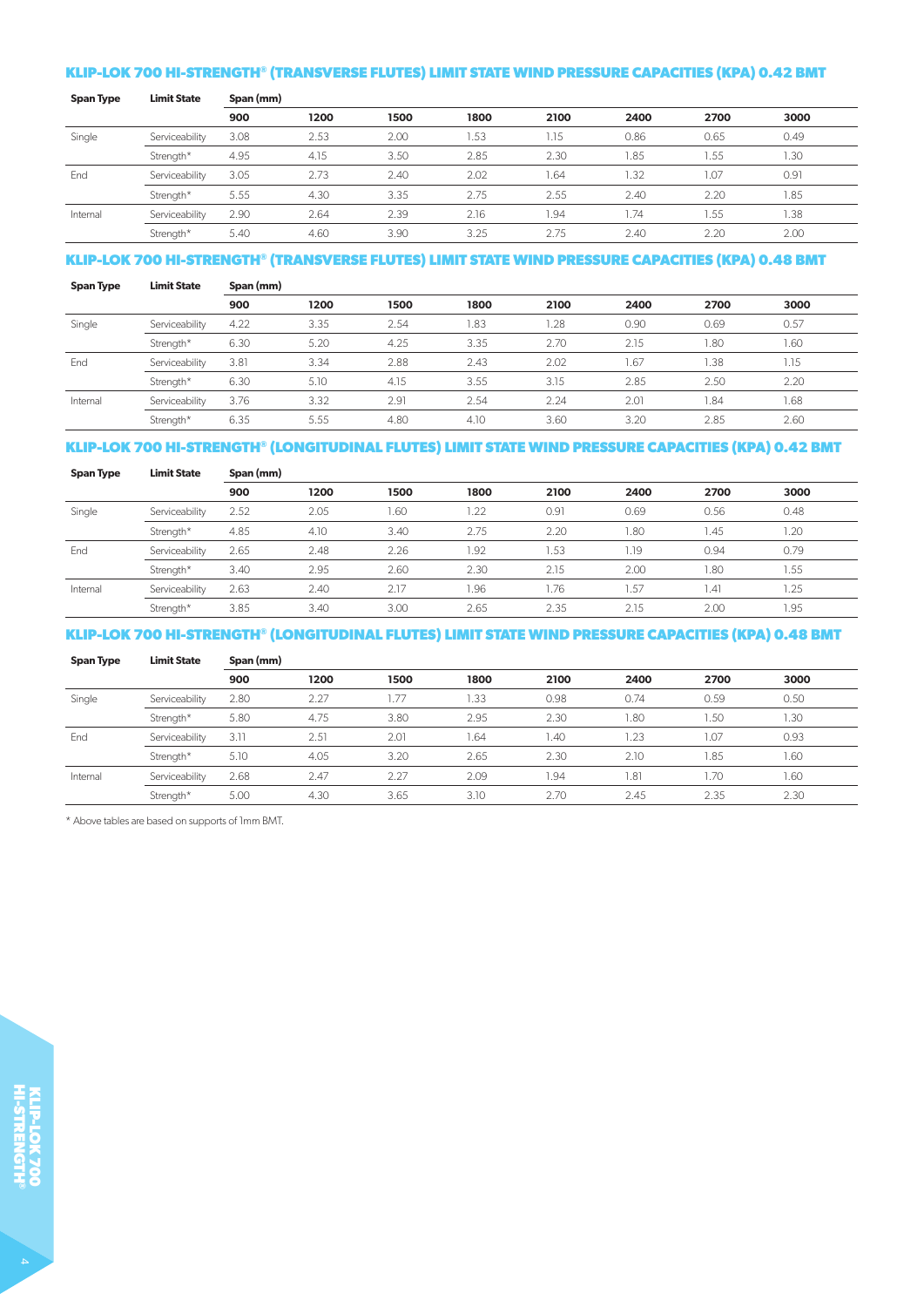# **INSTALLATION**

### **PREPARATION**

Before starting work ensure that:

- check flatness, slope and overhang;
- orient the sheets before lifting. Note the overlapping rib is towards the end of the building where you start;
- check that the overhang of the sheets from the clips, at both eaves and ridge, is not less than the minimum permitted.
- the first and the last supports and clips should be at least 75mm from each end of the sheet to keep maximum holding power.

Make any necessary adjustments before you start laying sheets, because they will be difficult to rectify later.

### **ORIENT SHEETS BEFORE LIFTING**

Consider which end of the building is best to start from. For maximum weather-tightness, start laying sheets from the end of the building that will be downwind of the worst-anticipated or prevailing weather (Figure 1).

It is much easier and safer to turn sheets on the ground than up on the roof. Before lifting sheets on to the roof, check that they are the correct way up and the overlapping side is towards the edge of the roof from which installation will start.

Place bundles of sheets over or near firm supports, not at mid span of roof members.

**Starting method 1.** Cut the 1st clip 25mm from the centre of the second tower (as shown). The first tower on the cut clip locates in the 1st rib of the first sheet (Figure 2) but you must fix two clips at the start.

**Starting method 2.** The first tower on the first clip locates in the first rib of the first sheet (Figure 2). The clip fixes the edge of the first sheet.

# **KLIP-LOK 700 HI-STRENGTH® INSTALLATION**

- 1. Lay and fix wire mesh to the supports and glass wool insulation in accordance with the appropriate building requirements.
- 2. Position the first clips on each support by placing onto the support nearest the roof edge (Figure 3).
- 3. Fix the first clip on the support so they point in the direction of laying. Ensure the clip is 90 degrees to the edge of the sheet.
- 4. Align the clips using a string line (or the first sheet as a straight edge) to align the clips as you fix a clip to each support working towards the high end of the roof.
- 5. Drive hex-head screws through the top of the clip, into the support.
- 6. Work along the edge of the roof ensuring it aligns correctly at its ends in relation to the gutter and ridge (or parapet or transverse wall).
- 7. Position the first sheet so that it overhangs the desired amount (usually 50mm) to the gutter. It is important to ensure this first sheet is placed square to adjacent edges (Figure 4).
- 8. Engage the sheet with clips using vertical foot pressure on all the ribs over each clip.
- 9. Fix the next row of clips, one to each support with the slots and tabs engaged. Be sure the clip is 90 degrees to the edge of the sheet. It is good practice to bend down the tabs once engaged. This can be done with the bit of a screw gun.

# **Figure 1**

Lay sheets towards prevailing weather.



# **Figure 2**

Alternative methods for first clips.

### **KLIP-LOK 700HS: Starting method 1**



# **KLIP-LOK 700HS: Starting method 2**



# **Figure 3**

Fix the first row of clips. Fix the next (and subsequent) clips and sheets.

# **KLIP-LOK 700 HI-STRENGTH®**



**Figure 4**

Placing the first sheet.

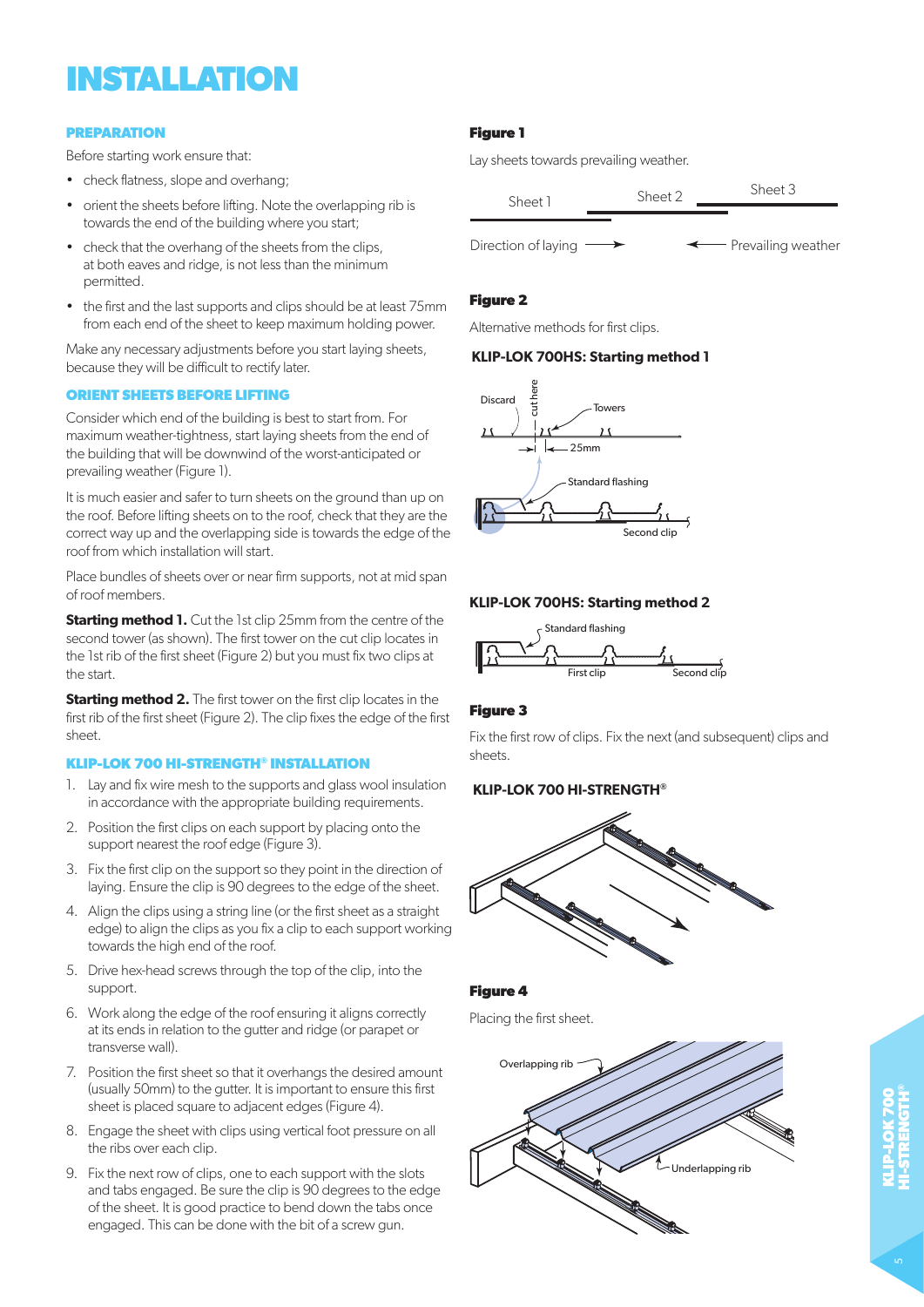- 10. As before, place the next sheet over its clips ensuring you also engage the edge of the preceding sheet.
- 11. Accurately position the sheet so that it overhangs the desired amount into the gutter. It is important that you keep the gutter-end of all sheets in a straight line.
- 12. Fully engage the two sheets along the overlapping rib. You can do this by walking along the full length of the sheet with one foot in the centre pan of the previous sheet and the other foot applying vertical pressure to the top of the interlocking ribs at regular intervals. It is important that you don't walk in the unsupported pan beside the overlap (Figure 5).
- 13. With long spans, additional care may be required to ensure the overlapping rib adequately engages onto the underlapping leg. Care should be exercised due to the potential instability of the side-lap when it is not adequately engaged (interlocked).
- 14. Similarly, engage all the clips by applying vertical foot pressure to the top of the other two ribs over each clip.

It is essential that the sheets interlock completely. It is important that your weight is fully on the sheet you are installing.

# **CHECK ALIGNMENT OCCASIONALLY**

Occasionally check that the sheets are still parallel with the first sheet, by taking two measurements across the width of the fixed sheeting.

At about half way through the job, perform a similar check but take the measurements from the finishing line to aim for the final sheet to be parallel with the end of the roof. If the measurements are not close enough, lay subsequent sheets very slightly out of parallel to gradually correct the error (Figure 6). Therefore, to allow this to happen, flatten the tabs on the base of subsequent clips—the slot in the clip will allow the clips to be fixed out of standard pitch.

# **FIX THE LAST SHEET**

If the final space is less than the full width of a sheet, you can cut a sheet along its length and shorten the clips as appropriate.

# **INSTALLING KLIP-LOK 700 HI-STRENGTH® WALLS**

In walling applications, horizontal pressure will need to be applied locally to the sheets to engage the ribs. Use body pressure (torso, hand or foot) or use a rubber mallet if required. Care should be exercised due to the potential instability of the temporary worker access equipment.

To prevent KLIP-LOK 700 HI-STRENGTH® from sliding downward in the fixing clips, you should pierce-fix through each sheet under the flashing or capping, along the top of the sheets.

# **LOK-KLIP® AND KLIP-LOK 700 HI-STRENGTH®**

The new LOK-KLIP® system provides installers with quick and easy end joint/expansion joint solution. For more details refer to the LOK-KLIP<sup>®</sup> brochure available on our website (Figure 7).

# **INSTALLING TRANSLUCENT SHEETS WITH KLIP-LOK 700 HI-STRENGTH®**

Because of its greater thermal expansion, translucent cladding should be fixed using oversized holes and sealing washers recommended by the cladding manufacturer. When used with concealed fixed claddings, ensure the fasteners do not penetrate the steel cladding. There are translucent products available that easily accommodate this.

Note: Don't exceed the maximum support spacing specified by the translucent cladding manufacturer. Use of translucent sheeting may result in lower limit state capacities.

For installation of translucent sheets with LOK-KLIP®, refer to the Ampelite Clearslide® installation guidelines on LOK-KLIP®.

# **Figure 5**

Engaging the lapping ribs.



# **Figure 6**

Check alignment occasionally.



# **Figure 7**

LOK-KLIP® and KLIP-LOK 700 HI-STRENGTH®

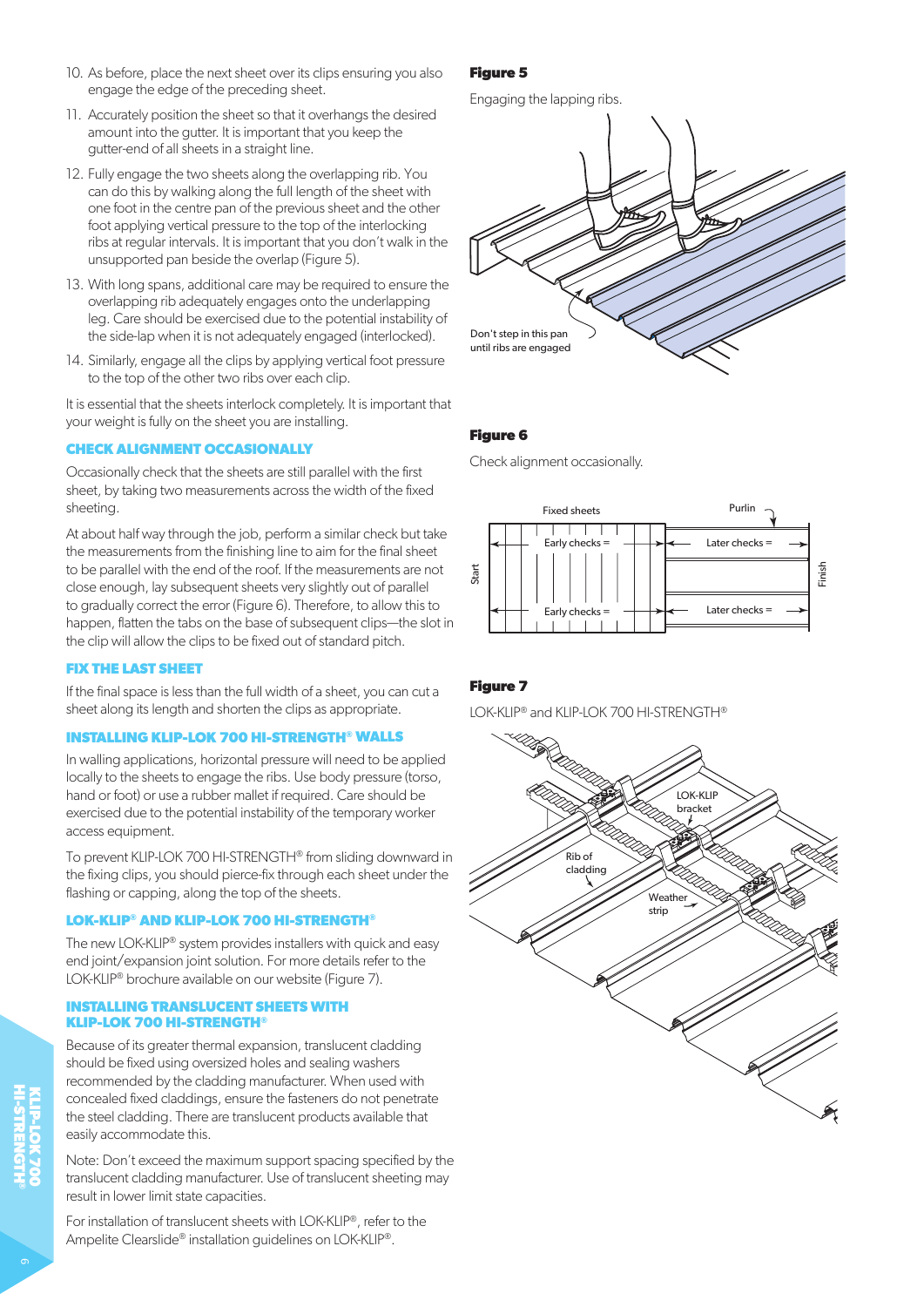#### **FASTENERS WITHOUT INSULATION**

|                   | <b>Fix to Steel</b><br>Single & lapped<br>steel thickness<br>$\geq$ 0.55 up to 1.0mm BMT | <b>Fix to Steel</b><br><b>Single steel thickness</b><br>$\geq$ 1.0mm BMT<br>up to 3.0mm BMT |                           | <b>Fix to Timber Hardwood</b><br>$ 1-13 $ | <b>Fix to Timber Softwood</b><br>14           |
|-------------------|------------------------------------------------------------------------------------------|---------------------------------------------------------------------------------------------|---------------------------|-------------------------------------------|-----------------------------------------------|
| <b>Clip Fixed</b> | RoofZips M6-11x25                                                                        | 12-14x20*, Metal Teks, HH                                                                   | 12-14x20*, Metal Teks, HH | 12-11x25, Type 17, HH                     | 12-11x45, Type 17, HH or<br>RoofZips M6-11x25 |

Notes:

1. For other steel thicknesses not specified please seek advice from screw manufacturer.

2. HH = Hex. Head.

3. Use 3 screws per clip.

4. As above or equivalent fastener.

\* Longer screws may be easier to install (e.g. 12-14x30).

#### **WALKING ON ROOFS**

Keep your weight evenly distributed over the soles of both feet to avoid concentrating your weight on either heels or toes. Always wear smooth soft-soled shoes; avoid ribbed soles that pick up and hold small stones, swarf and other objects.

Be careful when moving between supports. Do not walk in the pan immediately adjacent to flashings or translucent sheeting. Walk at least one pan away.

# **MAINTENANCE**

Optimum product life will be achieved if all external walls are washed regularly. Areas not cleaned by natural rainfall (such as the tops of walls sheltered by eaves) should be washed down every six months.

#### **STORAGE AND HANDLING**

Keep the product dry and clear of the ground. If stacked or bundled product becomes wet, separate it, wipe it with a clean cloth to dry thoroughly.

Handle materials carefully to avoid damage: don't drag materials over rough surfaces or each other; don't drag tools over material; protect from swarf.

# **METAL & TIMBER COMPATIBILITY**

Lead, copper, free carbon, bare steel and green or some other chemically-treated timbers are not compatible with this product. Don't allow any contact of the product with those materials, nor discharge of rainwater from them onto the product. Supporting members should be coated to avoid problems with underside condensation. If there are doubts about the compatibility of other products being used, ask for advice from our information line.

#### **CUTTING**

For cutting thin metal on site, we recommend a circular saw with a metal-cutting blade because it produces fewer damaging hot metal particles and leaves less resultant burr than does a carborundum disc.

Cut materials over the ground and not over other materials.

# **TURN UP-DOWN TOOLS**

On all roofs of pitches less than 15 degrees, the high end of all sheets must be turned up to stop water from being driven under the flashing and into the building.

Similarly, the pans at the gutter end must be turned down to stop water running back along the underside of the sheets.

Tools are available for both applications.

#### **END LAPS/EXPANSION JOINTS**

KLIP-LOK 700 HI-STRENGTH® cannot be end lapped however LOK-KLIP® provides an acceptable solution as an 'end joint'. (Or use long length sheets from a mobile rollformer.)

#### **FASTENERS**

Where insulation is to be installed, you may need to increase the length of the screws given, depending on the density and thickness of the insulation. When the screw is properly tightened:

- **• into metal:** there should be at least three threads protruding past the support you are fixing to, but the Shankguard® must not reach that support;
- **• into timber:** the screw must penetrate the timber by the same amount that the recommended screw would do if there were no insulation.

#### **SEALED JOINTS**

For sealed joints use screws or rivets and neutral-cure silicone sealant branded as suitable for use with galvanised or zincalume® steel.

#### **SWARF**

Sweep all metallic swarf and other debris from roof areas and gutters at the end of each day and at the completion of the installation. Failure to do so can lead to surface staining when the metal particles rust.

#### **EXTRA VERSATILITY OF MOBILE ROLLFORMING**

The mobile rollformer delivers on-site rolling for extra long lengths. In some cases the mobile rollformer has the unique ability to 'roll-toroof' saving you time and money for transport and craneage.

 $\mathord{\sim}$